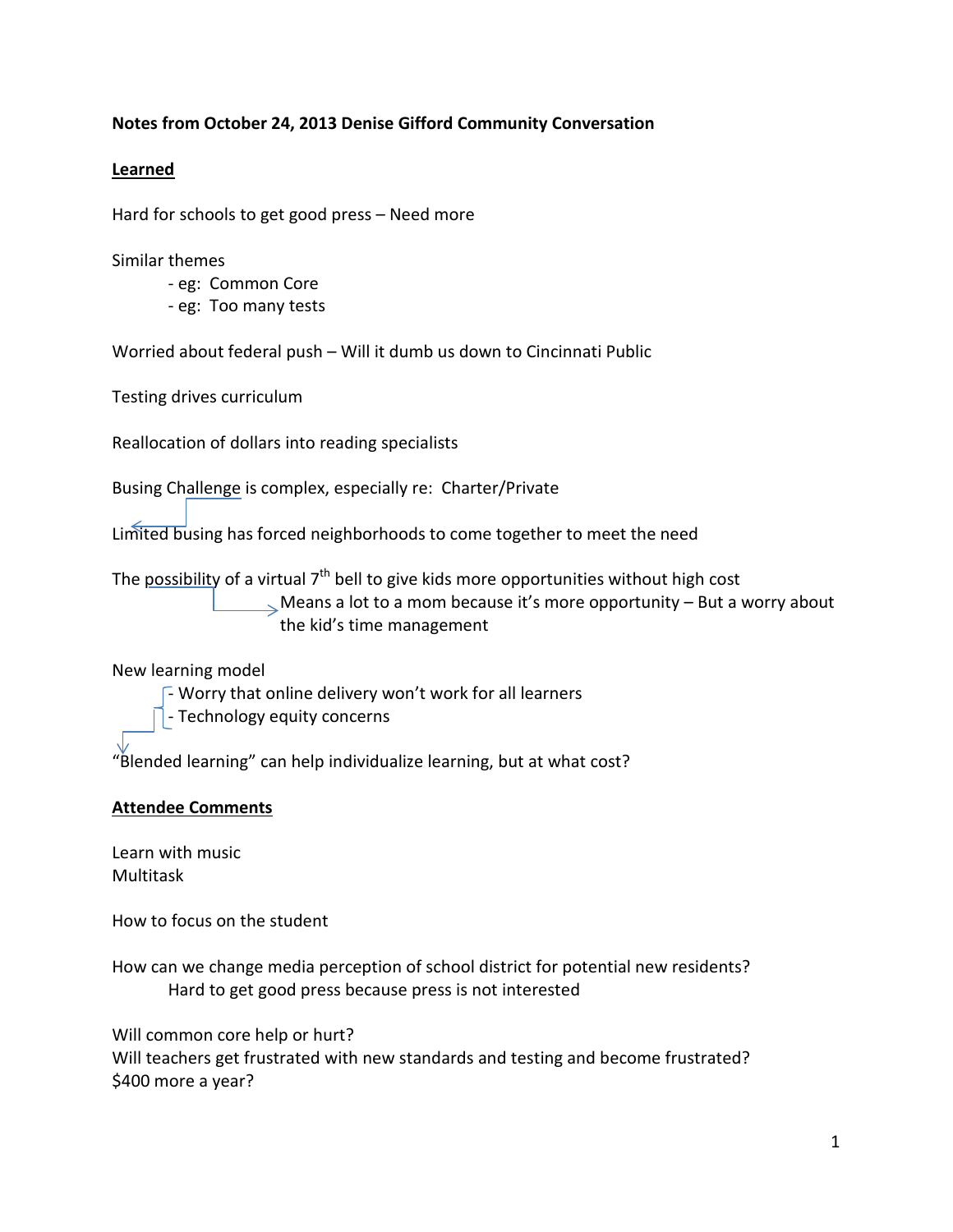How will we keep up with technology?

How will we retain staff?

How can we increase business relationships with schools?

Cincinnati is failing – How will it help?

0.55/\$100 X \$192,000 homes (Liberty Township) = \$1,056/year tax increase Community Action Plan: Actionable? Achievable? Understandable? Can goals be established? Can they be measured? Is there a time for each to be accomplished? What good would Common Core do for Cincinnati School Districts? What good are unions in the Lakota School District? I'm concerned when I see buses heading away at 2:30 pm Whose home for the kids? Can we compete with other counties who teach longer hours? Responsible for the community, 1-7? I think I am on 6

Have reinstated some reading specialists With common core will emphasize non-fiction reading in non-language courses K-6 Clearly work on basics

Not to that level of detail yet, but probably

Do some stuff, but really tougher with so much energy going to "high stakes" testing

Re: Strategic Plan

Like it….Concern 3 Rs are missing At candidate forum several mentioned reading and math specialists removed from elementaries – Can you assure me that the basic foundation elements get top priority?

What are we learning from the "best of the best" charter schools?

What is Lakota doing to encourage parental involvement in their children's education?